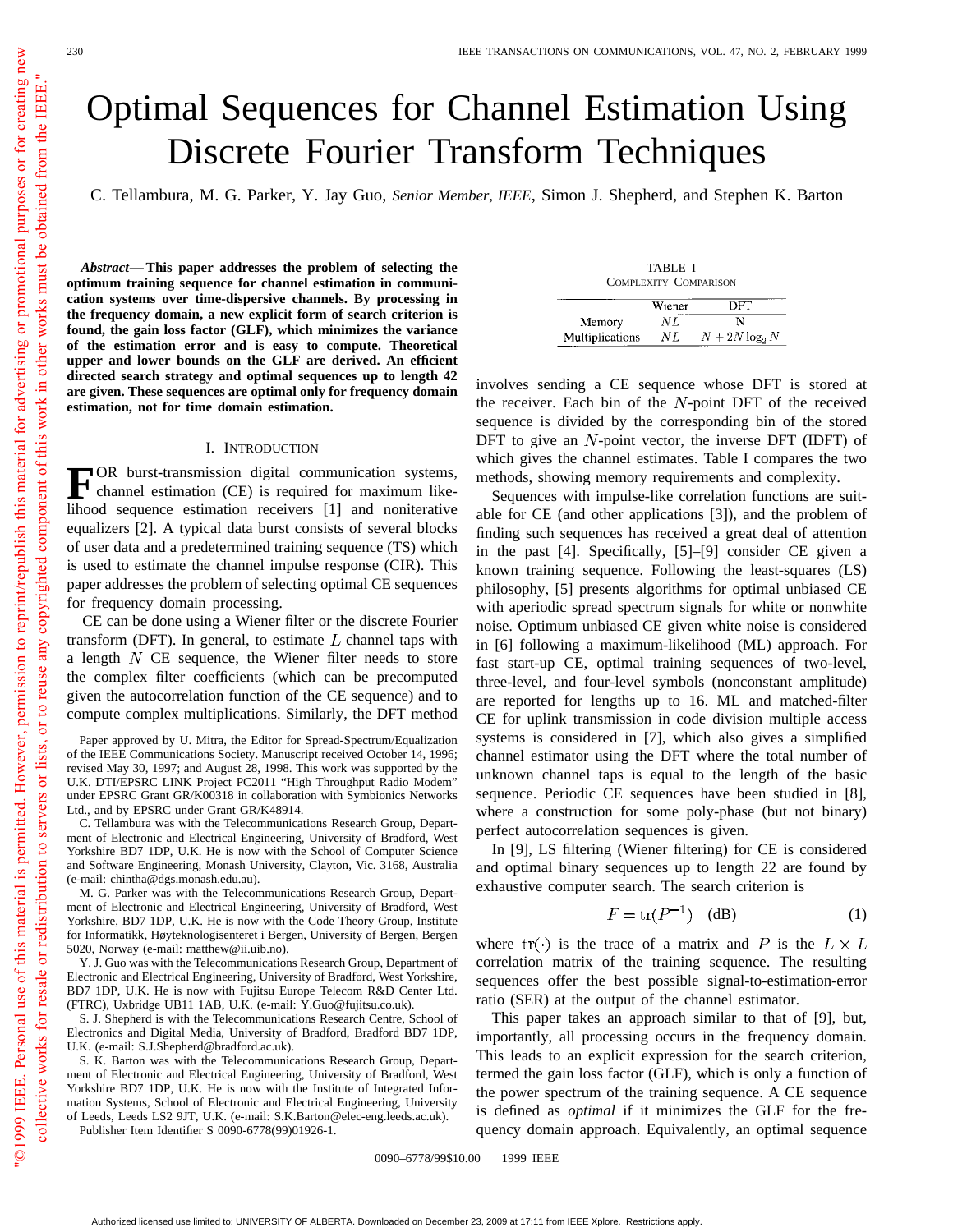maximizes the output SER. However, sequences given in this paper are *not optimal* for time domain estimation. In fact, they have marginally worse performance (Section V). This paper provides

- a frequency domain approach (i.e., using the DFT);
- bounds on the GLF;
- an optimal sequence search procedure for periodic and nonperiodic cases.

To find optimal binary sequences of length  $N$  for estimating  $L$  channel tap coefficients, an exhaustive search may be done over  $2^N$  possible sequences. If one follows [9], this involves computing F (inverse of an  $L \times L$  matrix) for all sequences and selecting the best one; whereas in this paper, computing the GLF requires an  $N$ -point DFT. As seen later, the GLF is invariant under several operations. Since these operations partition the  $2^N$  space into equivalence classes, the computation of the GLF for just one representative from each class is sufficient. This approach, in conjunction with an incremental DFT computation (see Appendix), significantly reduces (Table V) computational search complexity and enables a search up to  $N = 42$ .

The training sequence can be periodic or nonperiodic and these two cases are treated in the following two sections. The channel output is a linear convolution, whereas DFT estimation requires cyclic convolution. Thus, the periodic and nonperiodic cases require DFT's with cyclically extended [10], [11] and zero-padded inputs, respectively. Of these two, periodic sequences are more commonly used in practical systems. Also, it is easier to search for optimal sequences among periodic sequences because they have a cyclic shift invariance property (I3, Section III-A). This property ensures that a large fraction of codes in the search space can be eliminated from the search. Loss factors tend to be smaller for the periodic case (e.g., Tables IV and VI).

This paper is organized as follows. Section II introduces the GLF, derives upper and lower bounds for it, and uses GLF invariance transformations and a bound on the GLF of a set of constant weight sequences to find optimal codes for the nonperiodic case. Section III gives optimal codes for the periodic case. Section IV provides two channel estimation examples. Section V compares the performance of time domain and frequency domain techniques. Conclusions are given in Section VI.

## II. NONPERIODIC CASE

Assume the channel is represented as a finite impulse response filter with  $T$ -spaced taps, where  $T$  is the symbol period. These taps remain constant at least for the duration of the training sequence. The complex, low-pass channel impulse response is given by

$$
h(t) = \sum_{k=0}^{L-1} h_k \delta(t - kT)
$$
 (2)

where  $\delta(t)$  is the Dirac delta function, L is the total number of taps, and  $h_k$  is the complex tap weighting the  $k$ th delayed

replica. The tap vector

$$
\mathbf{h} = \{h_0, h_1, \cdots, h_{L-1}\}
$$

is estimated by processing the received signal samples. Assume a sequence

$$
\mathbf{b} = \{b_0, b_1, \cdots, b_{N-1}\}
$$

is initially transmitted for this purpose, and  $b_k \in \{1, -1\}$  (i.e., constant amplitude signals). The received signal samples are given by

$$
y_k = \sum_i h_i b_{k-i} + \nu_k, \quad k = 0, 1, \dots, M - 1 \tag{3}
$$

where  $M = N + L - 1$  and  $\{\nu_k\}$  is a white noise sequence<sup>1</sup> with variance  $\sigma^2$ , i.e.,  $E(\nu_k \nu_l^*) = \sigma^2 \delta(k-l)$ . Since a DFT approach is used to estimate h, h and b are augmented<sup>2</sup> such that  $h_k = 0$ for  $k = L, \dots, M-1$  and  $b_k = 0$  for  $k = N, \dots, M-1$ . The M-point DFT of  $\{b_k\}$  is defined by the well-known relation

$$
B_n = \sum_{k=0}^{M-1} b_k e^{-j2\pi nk/M}, \quad n = 0, 1, \cdots, M-1 \quad (4)
$$

where  $j = \sqrt{-1}$ . Similarly, the DFT's of  $\{h_k\}$  and  $\{y_k\}$  are  ${H_n}$  and  ${Y_n}$ , respectively. Thus,

$$
Y_n = H_n B_n + V_n, \quad n = 0, 1, \dots, M - 1 \tag{5}
$$

where  $\{\mathcal{V}_n\}$  is the DFT of the noise sequence,  $\{\mathcal{V}_k\}$ . The channel estimate is obtained as

$$
\hat{h}_k = \frac{1}{M} \sum_{n=0}^{M-1} \left( \frac{Y_n}{B_n} \right) e^{j2\pi k n/M}, \quad k = 0, 1, \dots, M-1.
$$
 (6)

Using (5), and the fact that taking the inverse DFT of the DFT of a sequence recovers the original sequence, we have

$$
\hat{h}_k = h_k + \frac{1}{M} \sum_{n=0}^{M-1} \left(\frac{\mathcal{V}_n}{B_n}\right) e^{j2\pi k n/M}, \quad k = 0, 1, \cdots, M-1.
$$
\n(7)

In the absence of noise,  $\hat{h}_k = h_k \forall k$ . Also,  $\hat{h}_k$  is an unbiased estimate of  $h_k$ , i.e.,  $E(h_k) = h_k \ \forall k$ . A good CE sequence should minimize the variances of the error terms  $h_k - h_k$ . The variance of all noise terms affecting the  $L$  useful estimates,  $\{\hat{h}_0, \cdots, \hat{h}_{L-1}\}\$ , is given by

$$
\sum_{k=0}^{L-1} E((\hat{h}_k - h_k)(\hat{h}_k - h_k)^*) = \sigma^2 \frac{L}{M} \sum_{n=0}^{M-1} \frac{1}{|B_n^2|}.
$$
 (8)

The ratio  $M/L$  can be considered as the maximum *processing gain* (PG) attainable by LS filtering, which is reduced by the  $GLF$  (inherent to b) defined as

$$
\mathcal{M}(\mathbf{b}) = \sum_{n=0}^{M-1} \frac{1}{|B_n|^2}.
$$
 (9)

<sup>1</sup>The notation  ${x_k}$  denotes a vector  $\mathbf{x} = {x_0, x_1, \dots, x_{K-1}}$  where K is clear from the context.

<sup>2</sup>This means the actual transmitted signal is of the form  $b_0, b_1, \dots, b_{N-1}$ ,  $0, \dots, 0, d_0, d_1, \dots$ , where  $d_k \in \{1, -1\}$  are the data bits. The number of zero symbols is at least  $L - 1$ .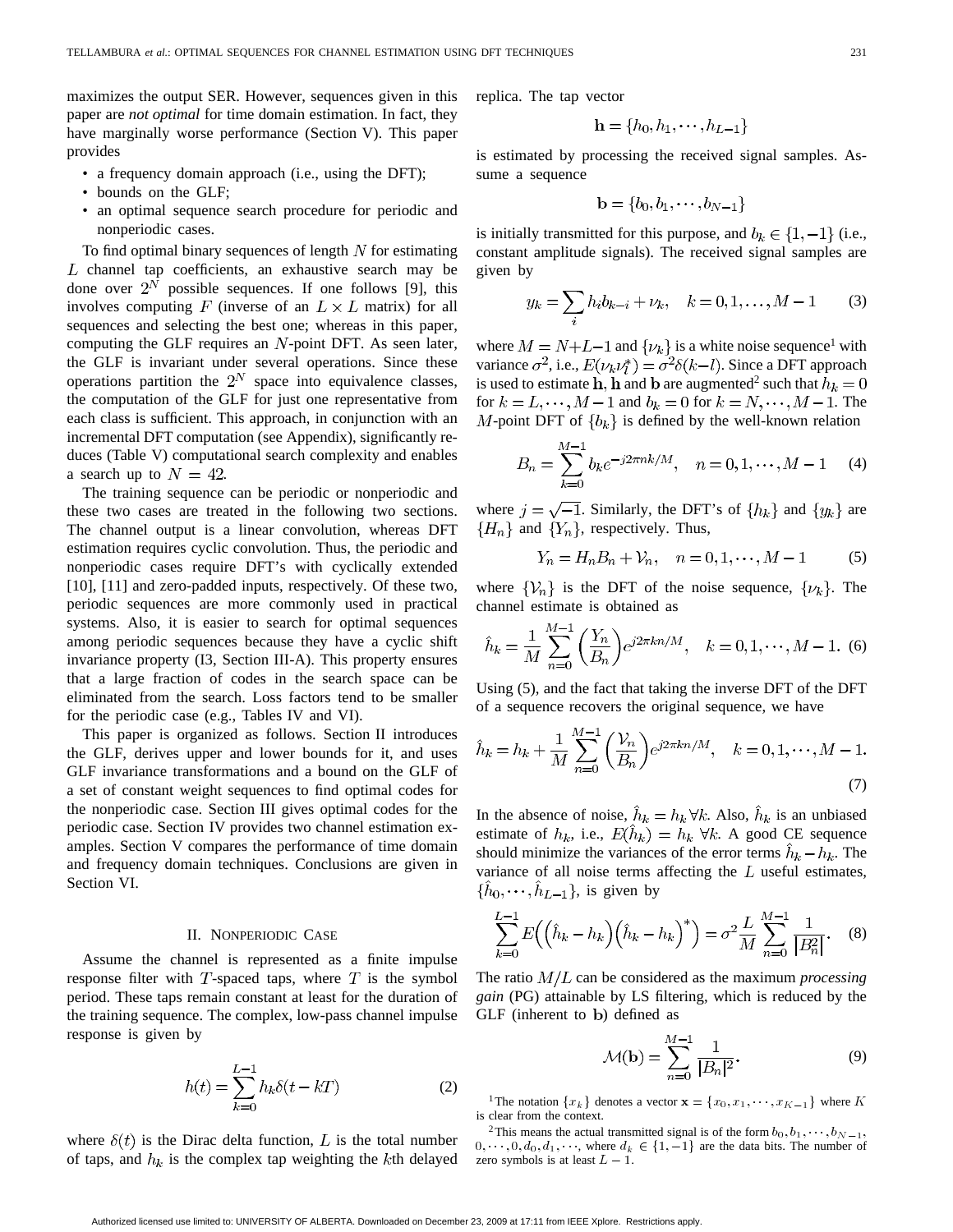Ideally, if  $\mathcal{M}(\mathbf{b}) = 1$ , the maximum PG is realized during the channel estimation process. For given  $N$  and  $L$ , optimum sequences are obtained when  $\mathcal{M}(\mathbf{b})$  is minimized subject to the constraint

$$
\sum_{n=0}^{M-1} |B_n|^2 = NM \tag{10}
$$

which is obtained by applying Parseval's theorem to  ${b_k}$ and  ${B_n}$ . Heuristically, a good CE sequence should have a reasonably flat spectrum. To quantify this notion, a spectral flatness measure is introduced as follows. Define the spectral max–min ratio (SMMR) of  ${B_n}$  as

$$
\mathcal{X}(\mathbf{b}) = \frac{\max\{|B_n| : 0 \le n < M\}}{\min\{|B_n| : 0 \le n < M\}}.\tag{11}
$$

It is expected that an optimal CE sequence has  $\mathcal{X}(\mathbf{b}) \approx 1$ , while poor CE sequences have  $\mathcal{X}(\mathbf{b}) \gg 1$ . Clearly, the GLF and the SMMR are closely related parameters. This is further evidenced by the bounds

$$
\frac{M}{N} \le \mathcal{M}(\mathbf{b}) \le \frac{1}{N} \left[ 1 + (M - 1)\mathcal{X}^2(\mathbf{b}) \right].
$$
 (12)

*Proof:* From the classical *Cauchy–Schwarz* inequality,<sup>3</sup> one has

$$
\mathcal{M}(\mathbf{b}) \sum_{n} |B_n|^2 \ge M^2. \tag{13}
$$

Combining this with (10) gives the lower bound (LB) in (12). Also, one has

$$
\mathcal{M}(\mathbf{b})\sum_{n}|B_{n}|^{2} = M + \frac{1}{2}\sum_{m \neq n}\left(\lambda_{m,n} + \frac{1}{\lambda_{m,n}}\right)
$$
(14)

where  $\lambda_{m,n} = |B_m|^2/|B_n|^2$ , and the right-hand sum contains  $M^2 - M$  terms. Thus, by definition

$$
\lambda_{m,n} + \frac{1}{\lambda_{m,n}} \le 2\mathcal{X}^2(\mathbf{b})\tag{15}
$$

and combining this and (14) yields the upper bound (UB) in (12).

If  $\mathcal{X}(\mathbf{b}) = 1$ , the bounds converge and the CE sequence satisfies

$$
\mathcal{M}(\mathbf{b}) = \frac{M}{N} \tag{16}
$$

which is the smallest possible value. This result is intuitively pleasing and leads to the following definition: a perfect CE sequence has unity SMMR. If a sequence has a spectral null (i.e.,  $B_i = 0$  for some  $0 \leq j \leq N$ ), both the GLF and the SMMR are equal to infinity and the sequence is unsuitable for CE. However, the same sequence may be perfect for CE in the time domain if its autocorrelation function has  $L-1$ zeros (33). This highlights a difference between time domain estimation [9] and frequency domain estimation. The former is only estimating  $L$ , whereas the latter provides  $M$  estimates (7). Of course,  $M - L$  of these are simply noise terms. Therefore,

<sup>3</sup>That is, for real sequences  $\{x_k\}$  and  $\{y_k\}$ ,  $(\sum x_k y_k)^2 \leq (\sum x_k^2)$  $(\sum y_k^2)$ .

it is easier to find optimal codes for the time domain approach since only  $L$  unknowns are estimated as compared to  $M$  for frequency domain estimation (Section V).

We define the loss factor (in decibels) as

$$
\mu = 10 \log_{10} \left[ \frac{\mathcal{M}(b)}{M/N} \right] \tag{17}
$$

which indicates the deviation from the LB. A perfect CE sequence has a loss factor of 0 dB.  $\Box$ 

## *A. GLF Invariance Transformations*

Many GLF invariance transformations that occur for the periodic case (Section III-A) are not realized for the nonperiodic case (since the zero-padded DFT is taken). However, two sequences **b** and **c** have the same GLF provided:

I1 phase shift of  $\pi$ :  $c_k = -b_k$ 

I2 time reversal:  $c_k = b_{N-1-k}$ .

The proof is omitted for brevity. The cyclically shifted  $(q)$ positions to right) sequence given by  $c_k = b_{k+q \mod N}$  will not have the same GLF.

*Example:* Given the above, the following  ${b_k}$  provide the same SER performance for CE:  $\{1, -1, 1, 1\}$ ,  $\{-1, 1, -1, -1\}$ and  $\{1, 1, -1, 1\}.$ 

## *B. Constant Weight*

Convert the  $b_k \in \{-1, 1\}$  into  $a_k \in \{0, 1\}$ :  $a_k = (1 - b_k)/2$ . If the Hamming weight of a is  $w(\mathbf{a})$ , let the sets  $X_l$  be defined as

$$
X_l = \{ \mathbf{a} \mid w(\mathbf{a}) = l \} \quad l = 0, 1, \cdots, N. \tag{18}
$$

The cardinality of  $X_l$  is  $\{X_l\}$  and  $\sum_l \{X_l\} = 2^N$ . Below it is shown that the code search needs to be conducted only for a *few* selected  $X_i$ 's. As  $\{X_i\} \ll 2^N$  for large N, this leads to significant reduction in computation time.

Let the DFT of  $\{a_k\}$  be denoted by  $\{A_n\}$ . As  $b_k = 1-2a_k$ , it follows that

$$
B_n = \frac{1 - \omega^N}{1 - \omega} - 2A_n \quad n = 1, 2, \cdots, M - 1 \tag{19}
$$

where  $\omega = \exp(-j2\pi n/M)$ . If  $w(\mathbf{a}) = W$ , then  $B_0 =$  $N-2W$ . Moreover, the computation of  $\{A_n\}$  is sufficient to determine the GLF.

According to (10) and (12), an optimal CE sequence has a nearly constant amplitude spectrum, i.e.,

$$
|B_n| \approx \sqrt{N} \quad n = 0, 1, \cdots, M - 1.
$$
 (20)

Consequently, if  $B_0$  is far away from  $\sqrt{N}$ , such a sequence is unlikely to be optimal. This, in turn, suggests that the optimality of a sequence somewhat depends on its Hamming weight. To make this notion precise, define by  $\mathcal{M}(\mathbf{b} \mid W)$  the GLF of a sequence with Hamming weight  $W$  ( $0 \leq W \leq N$ ). Thus, from (10), for such a sequence satisfies

$$
\sum_{n=1}^{M-1} |B_n|^2 = MN - (N - 2W)^2.
$$
 (21)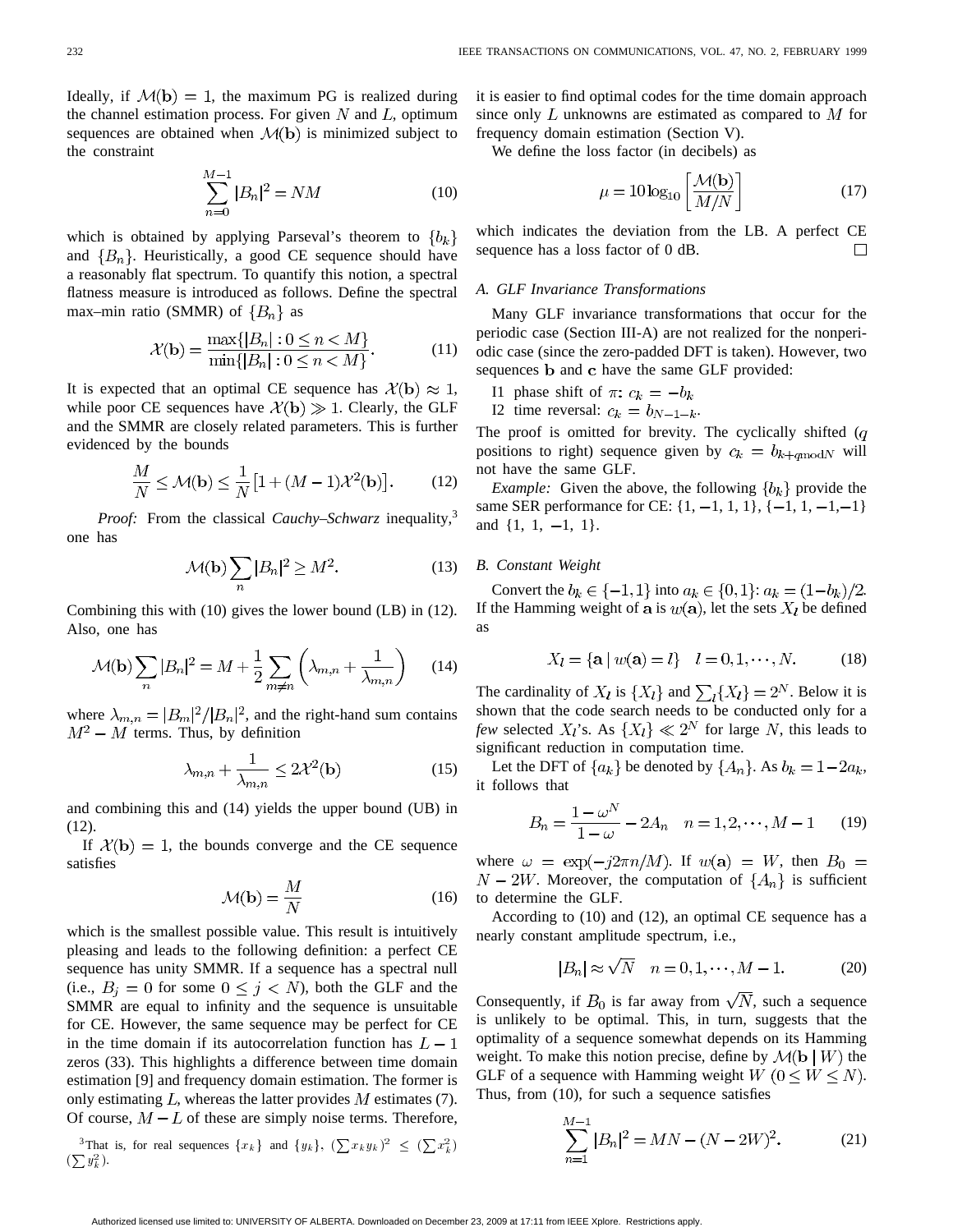TABLE II OPTIMAL CE SEQUENCES FOR  $N = 16$ 

| CIR Length $(L)$ | Code             | $\mu$ (dB) | <b>SMMR</b> |
|------------------|------------------|------------|-------------|
| 2                | 5826             | 0.68       | 1.87        |
| ٩                | 4B88             | 0.54       | 1.64        |
| 4                | 41 AC            | 0.71       | 1.62        |
| $\leq$           | 12 <sub>E2</sub> | 0.72       | 1.58        |
| 6                | 2F9D             | 0.98       | 1.76        |
|                  | 2E6F             | 1.36       | 2.11        |
|                  |                  |            |             |

TABLE III OPTIMAL CE SEQUENCES FOR  $N = 20$ 

| CIR Length $(L)$ | Code  | $\mu$ (dB) | <b>SMMR</b> |
|------------------|-------|------------|-------------|
| 2.               | 2443A | 0.53       | 1.65        |
| 3                | 062B6 | 0.42       | 1.48        |
|                  | 5FA63 | 0.56       | 1.50        |
| 5                | 34F42 | 1.07       | 1.96        |
| 6                | 375BC | 0.75       | 1.55        |
| 7                | 0CDA8 | 0.93       | 1.69        |
| Я                | 10D8B | 1.08       | 1.69        |

Now the best case happens if  $|B_n|$ ,  $1 \leq n \leq M$ , are all equal (which also follows from using Cauchy–Schwarz). This means that

$$
\mathcal{M}(\mathbf{b} \mid W) \ge \frac{(M-1)^2}{MN - (N-2W)^2} + \frac{1}{(N-2W)^2}.
$$
 (22)

This bound shows the smallest GLF for a set of constantweight sequences. For an exhaustive search of optimal sequences, only  $X_l$  for  $l = \{1, 2, \dots, |N/2|\}$  need be considered at most (this follows from I1). However, this range can be further reduced by using (22), as exemplified below.

*Example:* Consider  $N = 16$  and  $L = 2$ . For  $W =$  $\{1, 2, \dots, 7\}$ ,  $\mathcal{M}(\mathbf{b} \mid W)$  is lower bounded by the set (22) {3.37, 2.01, 1.50, 1.25, 1.11, 1.06, 1.21}. Then a computer search in  $X_6$  yields a sequence with GLF equal to 1.21. Thus, further search is required only in  $X_5$  and  $X_7$  yielding minimum GLF's of 1.37 and 1.30, respectively.

## *C. Computer Search*

A rough outline of the search program is as follows.

- 1) In the first step, take the length N vector  $a =$  $(1,1,\dots,0)$  and  $q=\infty$ .
- 2) In the *i*th step, compute  ${B_n}$  and  $M(\mathbf{b})$ . If  $M(\mathbf{b}) \leq g$ , then save **b** and  $q = \mathcal{M}(\mathbf{b})$ .
- 3) Update a keeping  $w(\mathbf{a}) = W$  and repeat 2).

The above procedure is repeated for a sufficient number of Hamming weights. In the following tables, all optimal sequences are given in hexadecimal notation.

Optimal nonperiodic sequences are reported in Tables II–IV. Generally, the loss factor increases with  $L$  given  $N$ . There are exceptions, however. In Table III, the loss factor decreases from 1.07 to 0.75 dB for  $L$  from five to six. This does not mean, however, that estimating five taps is worse than estimating six taps. Maximum PG varies from 6.81 to 6.19 dB. Considering loss factors, PG's of 4.94 and 4.44 dB can be realized. Thus, SER performance will be better for the  $L = 5$ case.

TABLE IV OPTIMAL CE SEQUENCES FOR  $N = 24$ 

| CIR Length $(L)$ | Code   | $\mu$ (dB) | <b>SMMR</b> |
|------------------|--------|------------|-------------|
| 2                | 1CD5BE | 0.45       | 1.65        |
| 3                | 699C0A | 0.49       | 1.53        |
| 4                | 08E8DA | 0.55       | 1.58        |
| $\overline{5}$   | 12E682 | 0.75       | 1.59        |
| 6                | 58E809 | 0.65       | 1.54        |
| 7                | 2CE5FA | 0.83       | 1.72        |
| Ջ                | 73F45A | 0.86       | 1.71        |

These tables show optimal sequences for a given number of channel taps  $(L)$  and sequence lengths  $(N)$ . In practice, however, it is not easy to fix N and use the optimal sequence for each  $L$  because the transmitter and receiver do not know  $L$  in advance. However, one can design conservatively for the worst case by using  $L_{\text{max}}$  (which may be obtained by propagation measurements). Then, the optimal code for  $L \geq$  $L_{\text{max}}$  in the above tables can be used.

# *D. Conjecture*

Can  $\mathcal{X}(\mathbf{b})$  be used as the search criterion instead of  $\mathcal{M}(\mathbf{b})$ , given their apparent equivalence (12)? The answer would be unequivocally yes, if one could prove that for any two sequences  $\mathcal{X}(\mathbf{b_1}) \leq \mathcal{X}(\mathbf{b_2})$  iff  $\mathcal{M}(\mathbf{b_1}) \leq \mathcal{M}(\mathbf{b_2})$ . Currently, no proof has been found. However, the following conjecture holds for all cases observed. Let  $S$  denote the set of all length N binary sequences. Let  $\mathcal{X}_{\min} = \min \{ \mathcal{X}(\mathbf{b}) \mid \mathbf{b} \in S \}$  and  $\mathcal{M}_{\min} = \min\{\mathcal{M}(\mathbf{b}) \mid \mathbf{b} \in S\}$ . Let  $A = \{\mathbf{b} \mid \mathcal{M}(\mathbf{b}) =$  $\mathcal{M}_{\text{min}}$  and  $B = \{ \mathbf{b} \mid \mathcal{X}(\mathbf{b}) = \mathcal{X}_{\text{min}} \}$ . Then A and B are never disjoint; i.e.,  $A \cap B \neq \emptyset$ , where  $\emptyset$  is the empty set. In other words, at least one sequence achieves both  $\mathcal{X}_{\text{min}}$  and  $\mathcal{M}_{\text{min}}$  simultaneously.

#### III. PERIODIC CASE

To estimate  $L$  channel taps, the TS is now a cyclic extension of the basic sequence of length N,  $N \geq L$ , given by

$$
b_{(N-T)\!\!\!\!\mod\! N},\cdots,b_{N-1},b_0,b_1,\cdots,b_{N-1}
$$

where  $T \geq L - 1$ . A large T will facilitate receiver synchronization but increase TS overhead. Since the TS is periodic, its convolution with the CIR is periodic and CE is possible using the DFT. The development of  $(1)$ – $(5)$  still applies here, but zero-padding is now replaced by cyclic extension. Further, the first  $T$  received samples are discarded and the next  $N$  are used for CE. Only  $N$ -point DFT's are needed. Again, the SMMR can be defined as

$$
\mathcal{X}(\mathbf{b}) = \frac{\max\{|B_n| : 0 \le n < N\}}{\min\{|B_n| : 0 \le n < N\}}.
$$

As before, it is expected that the optimal CE sequence has  $\mathcal{X}(\mathbf{b}) \approx 1$ , while poor CE sequences have  $\mathcal{X}(\mathbf{b}) \gg 1$ . The modification of (12) to this case yields the bounds

$$
\frac{1}{N}\left[1 + (N-1)\mathcal{X}^2(\mathbf{b})\right] \ge \mathcal{M}(\mathbf{b}) \ge 1.
$$
 (23)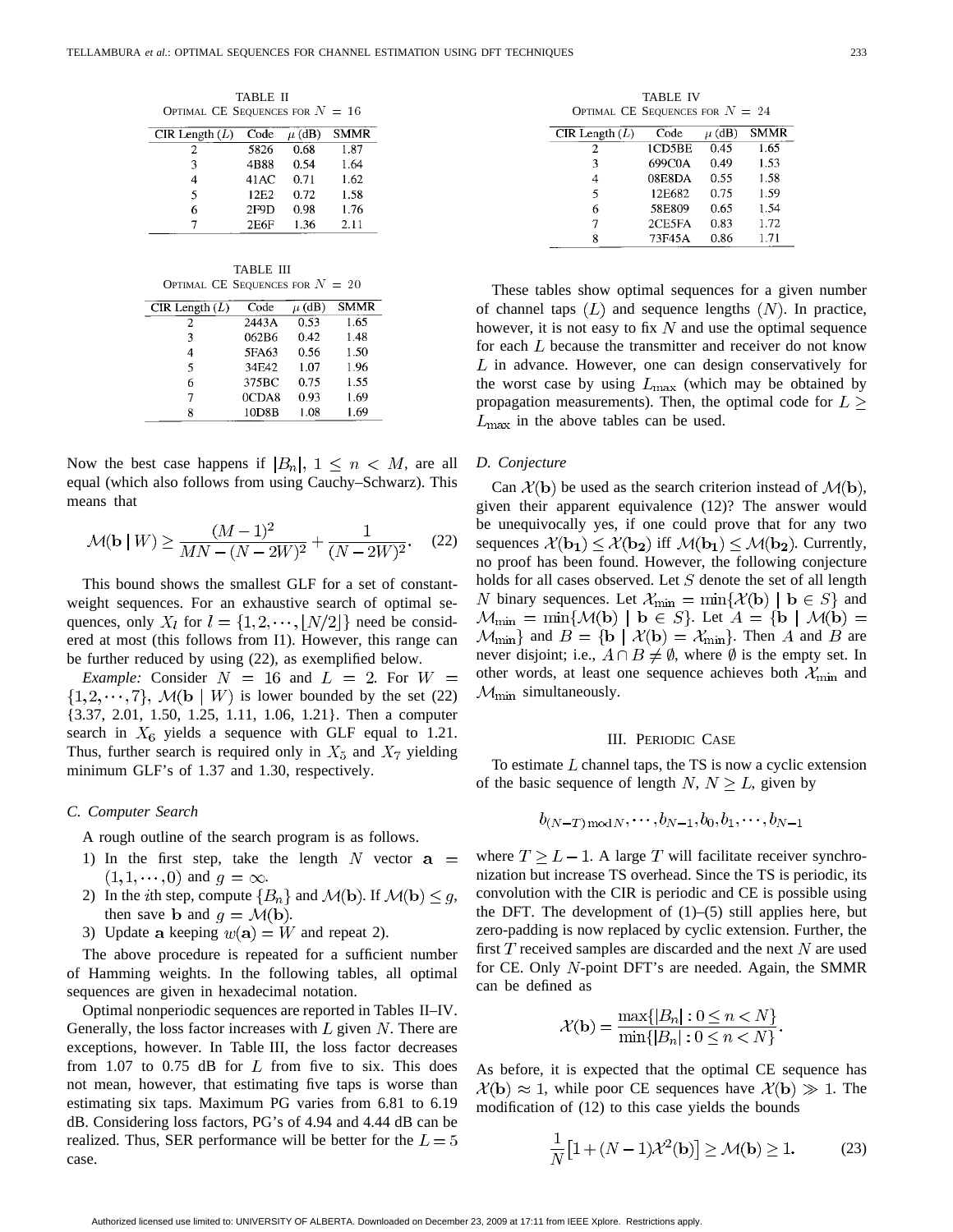TABLE V TIME FOR CODE SEARCH (MINUTES)

| Length $(N)$ | Exhaustive | Optimised |
|--------------|------------|-----------|
| 23           | 13         | 0.13      |
| 24           | 29         | 0.16      |
| 25           | 66         | 0.17      |
| 26           | 127        | 0.20      |
| 27           | 271        | 0.33      |

TABLE VI OPTIMAL PERIODIC CE SEQUENCES

| Length $(N)$ | Code                            | $\overline{\mathcal{K}}$ | $\mu$ (dB) | <b>SMMR</b> |
|--------------|---------------------------------|--------------------------|------------|-------------|
| 25           | E <sub>2</sub> CC <sub>21</sub> | 3                        | 0.49       | 1.75        |
| 26           | 16C8701                         | 8 <sup>a</sup>           | 0.51       | 1.98        |
| 27           | 392B841                         | 4                        | 0.40       | 1.64        |
| 28           | D724301                         | 8                        | 0.53       | 1.72        |
| 29           | E9A1881                         | 4                        | 0.50       | 1.72        |
| 30           | 131129F1                        | $15^b$                   | 0.51       | 2.08        |
| 31           | 3B446161                        | 16                       | 0.31       | 1.46        |
| 32           | 5230F641                        | 21                       | 0.39       | 1.73        |
| 33           | 849B88E1                        | 17                       | 0.28       | 1.65        |
| 34           | 1D18F4241                       | $22^c$                   | 0.43       | 1.81        |
| 35           | 22917E461                       | 16                       | 0.31       | 1.65        |
| 36           | 5908973C1                       | 33                       | 0.19       | 1.38        |
| 37           | 19C4848BA1                      | 26                       | 0.32       | 1.66        |
| 38           | 1D70852361                      | 28 <sup>d</sup>          | 0.37       | 1.86        |
| 39           | 68892D7381                      | 4                        | 0.22       | 1.50        |
| 40           | 4D73607281                      | 24                       | 0.24       | 1.62        |
| 41           | 198AD1D3401                     | 33                       | 0.29       | 1.62        |
| 42           | 08C65A2F881                     | 20 <sup>e</sup>          | 0.32       | 1.75        |

"Four classes in  $X_{10}$  and four classes in  $X_{11}$  achieve  $\mathcal{M}_{\text{min}}$ 

<sup>b</sup>Three classes in  $X_{12}$  and twelve classes in  $X_{13}$  achieve  $\mathcal{M}_{\text{min}}$ .

<sup>c</sup>Six classes in  $X_{13}$  and 22 classes in  $X_{14}$  achieve  $\mathcal{M}_{\text{min}}$ .

<sup>d</sup>Fifteen classes in  $X_{15}$  and 13 classes in  $X_{16}$  achieve  $\mathcal{M}_{\text{min}}$ . "Ten classes in  $X_{17}$  and ten classes in  $X_{18}$  achieve  $\mathcal{M}_{\text{min}}$ .

#### *A. GLF Invariance Transformations*

Two sequences b and c have the same GLF provided:

- I1 phase shift of  $\pi$ :  $c_k = -b_k$ ;
- I2 time reversal:  $c_k = b_{N-1-k}$ ;
- I3 cyclic shift:  $c_k = b_{k+q \mod N}$ .

I1 to I3 derive from the properties of the DFT. The spectrum of a cyclically shifted  $(q$  positions to right) sequence is given by  $C_n = B_n e^{j2\pi nq/N}$ , leading to the same GLF.

*Example:* Given the above, the following  ${b_k}$  provide the SER performance for CE:  $\{1, -1, 1, 1\}$ ,  $\{-1, 1, -1, -1\}$ ,  $\{1, 1, -1, 1\}, \{1, 1, 1, -1\}, \text{ and } \{-1, 1, 1, 1\}.$ 

I1 to I3 coupled with the weight analysis (Section II-B) and incremental DFT (see Appendix) substantially reduces computation time for the code search. Table V compares the optimized code search with a simple exhaustive search.

## *B. Code Search*

Table VI shows optimal sequences for  $25 \leq N \leq 42$ . Provided the cyclic extension is longer than the tail of the CIR, the entire CIR can be estimated (i.e., the GLF is not a function of  $L$ ). I1 to I3 partition the  $2^N$  sequence space into equivalence classes. In most cases, several equivalence classes achieve the minimum GLF. However, only one optimal sequence for a given N is reported here.  $\mathcal K$  indicates the number of equivalence classes with  $\mathcal{M}_{\text{min}}$ . Generally,  $\mu$  should decrease

TABLE VII SUBOPTIMAL PERIODIC CE SEQUENCES

| Length $(N)$ | Code         | $\mu$ (dB) | <b>SMMR</b> |
|--------------|--------------|------------|-------------|
| 43           | 4649450A7E1  | 0.36       | 1.82        |
| 44           | 3432A12ECE1  | 0.39       | 1.80        |
| 45           | 02485C654BE1 | 0.32       | 1.61        |
| 46           | 064345853BE1 | 0.39       | 1.77        |
| 47           | 452163150FE1 | 0.37       | 1.87        |

TABLE VIII m-SEQUENCES VERSUS OPTIMAL

|              | $m$ -sequence |             | Optimal    |             |
|--------------|---------------|-------------|------------|-------------|
| Length $(N)$ | $\mu$ (dB)    | <b>SMMR</b> | $\mu$ (dB) | <b>SMMR</b> |
|              | 2.43          | 2.83        | 1.86       | 2.5         |
| 15           | 2.73          | 4.0         | 0.51       | 1.41        |
| 31           | 2.87          | 5.66        | 0.31       | 1.46        |

for increasing  $N$ , but one should expect smaller  $\mu$  values for N such that  $\sqrt{N}$  is an integer (e.g.,  $N = 36$ ).

Partial searches have also been conducted for  $43 \le N \le 47$ (Table VII).

#### *C. -Sequences*

 $m$ -sequences can be used for CE [9]. Since they are characterized by a two-valued autocorrelation function, for  $N =$  $2^P - 1$ , the power spectrum is [3]

$$
|B_n|^2 = \begin{cases} 1, & n = 0 \bmod N \\ N+1, & \text{otherwise.} \end{cases}
$$
 (24)

Thus, the GLF for an  $m$ -sequence is

$$
\mathcal{M}(\mathbf{b}) = \frac{2N}{N+1}.\tag{25}
$$

For  $N \gg 1$ ,  $\mathcal{M}(\mathbf{b}) = 2$ . That is, an *m*-sequence has 3 dB worse SER performance than a perfect CE sequence for frequency domain processing. Table VIII compares  $m$ sequences with the optimal sequences found by code search, which show a 0.6 to 2.5 dB improvement over  $m$ -sequences. It should be noted that  $m$ -sequences are nearly perfect when used with the time domain approach [9].

#### *D. Schroeder's Formula*

In [12], a formula yielding binary sequences of arbitrary length with low autocorrelation coefficients for nonzero shifts is given. Thus, a binary sequence of length  $N$  is generated according to

$$
b_k = 1 - 2 \left\lfloor \frac{k^2}{2N} \right\rfloor_{\text{mod } 2} \tag{26}
$$

where  $|x|$  denotes the largest integer not exceeding x. This is obtained by discretized Newman phases [13].

Table IX compares optimal sequences and those of (26). Except for  $N = 12$ , (26) generates good but nonoptimal sequences. For  $N = 31$ , the optimal sequence saves about 1.5 dB in SER. It is strongly suspected in [14] that the Newman phases are optimal for the  $N = 12$  case. The table entry for  $N = 12$  appears to confirm this.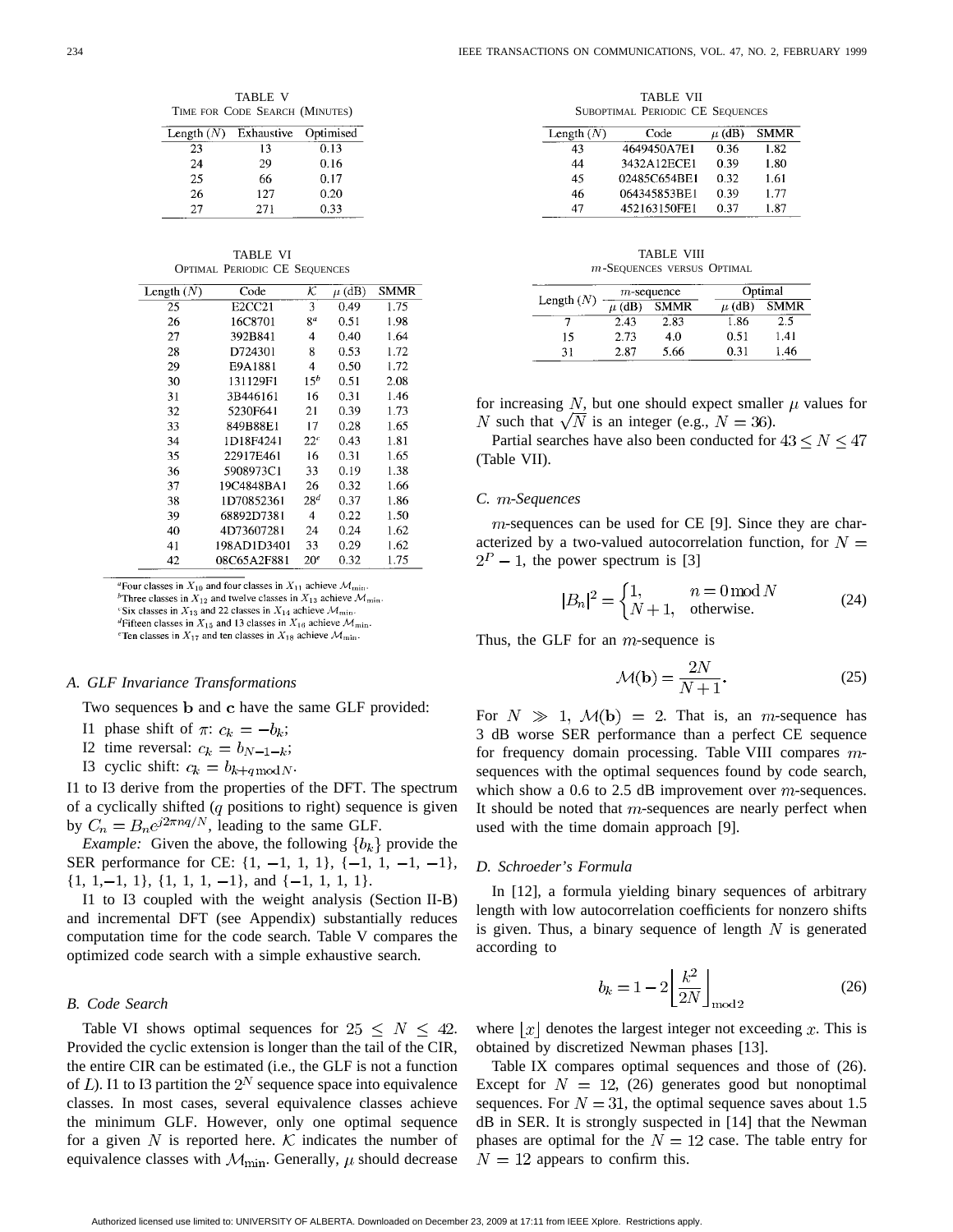TABLE IX NEWMAN SEQUENCES VERSUS OPTIMAL

|              |      | Schroeder   |            | Optimal     |  |
|--------------|------|-------------|------------|-------------|--|
| Length $(N)$ | (dB) | <b>SMMR</b> | $\mu$ (dB) | <b>SMMR</b> |  |
|              | 2.43 | 2.83        | 1.86       | 2.5         |  |
| 12           | 0.51 | 1.41        | 0.51       | 1.41        |  |
| 17           | 2.06 | 2.92        | 0.85       | 2.22        |  |
| 22           | 1.57 | 3.60        | 0.85       | 2.13        |  |
| 27           | 1.67 | 2.79        | 0.40       | 1.65        |  |
| 31           | 1.80 | 3.03        | 0.31       | 1.46        |  |



Fig. 1. The output distortion for channel estimation using  $m$  sequences and optimal sequences. BPSK modulation is used.

#### IV. CHANNEL ESTIMATION EXAMPLES

Here, two examples are provided to compare periodic optimal sequences found by computer search with  $m$ -sequences. First, the average distortion-to-noise ratio given by

$$
\gamma_{\text{dis}} = \frac{1}{\sigma^2} \sum_{k} E \left| h_k - \hat{h}_k \right|^2 \tag{27}
$$

is computed as a function of input signal-to-noise ratio defined by

$$
\gamma_{\rm in} = \frac{1}{\sigma^2} \sum_{k} |h_k|^2. \tag{28}
$$

Second, performance degradation is computed when a linear equalizer is implemented with channel estimates.

Fig. 1 shows  $10\log_{10}(\gamma_{dis})$  for a channel estimator in a typical data-quality telephone channel. The CIR used is that given by the discrete channel tap weights  $\{f_k\}$  found in [1, Fig. 10-2-5(a)] and the channel span is 11 symbols. Fig. 1 shows the distortion for two  $m$ -sequences and optimal sequences of lengths 15 and 31 bits under varying input SNR,  $\gamma_{\rm in}$ . The optimal sequences gain about 3 dB noise margin over the  $m$ -sequences in the frequency domain. As noted by a reviewer, if this  $m$ -sequence is used in the time domain, the loss factor is 0.064 dB. In this case, the optimal sequence, used in the frequency domain, is about 0.25 dB worse than the  $m$ -sequence used in the time domain. It should also be mentioned that a channel estimator based on  $m$ -sequences can



Fig. 2. The BER of a linear equalizer with 27 taps. An  $m$  sequence and optimal sequence of 31 bits are used for CE.

be implemented easily, even free of multiplications in some cases [9].

For a data sequence  $I_n$ , the equalizer output can be written as [1, Eq. (10-2-56)]

$$
\hat{I}_n = q_0 I_n + \sum_{k \neq n} I_k q_{n-k} + \eta_n \tag{29}
$$

where  $\{q_n\}$  denotes the convolution of the impulse response of the equalizer and the channel, and  $\eta_n$  the filtered additive noise. Thus, for a given channel,  $\{q_n\}$  can be computed for given taps, which are themselves computed using the channel estimates and [1, Eq. (10-2-57)]. The 31-bit optimal code is given in Table VI. The BER  $P_b$  is obtained by computing the probability  $Re(\tilde{I}_n) < 0$  given  $I_n = 1$ . Since the output contains a non-Gaussian term, the BER cannot be computed in terms of Gaussian tail probabilities. An infinite series developed by Beaulieu [15, Eq. (30)] has been used for this purpose. Fig. 2 shows the performance degradation of a 27-tap linear equalizer. For comparison, the BER of the equalizer given perfect knowledge of the CIR is also shown. For the  $m$ -sequence and optimal sequence, the SER performance of the equalizer at  $P_b = 10^{-4}$  degrades by 4.5 and 1 dB, respectively, compared to the ideal. At low BER's, the equalizer performance strongly depends on the distortion introduced by CE. The optimal sequence estimator keeps this distortion down to a minimum and the resulting equalizer performs close to the ideal.

# V. A COMPARISON OF TIME DOMAIN AND FREQUENCY DOMAIN TECHNIQUES

Performance differences between the frequency domain (FD) and time domain (TD) [9] techniques are discussed here. Both rely on least squares filtering, and hence should give the same level of performance for comparable cases. Suppose  $L$  channel taps are to be estimated using  $N$  channel measurements. The following comments directly apply to the periodic case, where a cyclic extension of length  $L-1$  is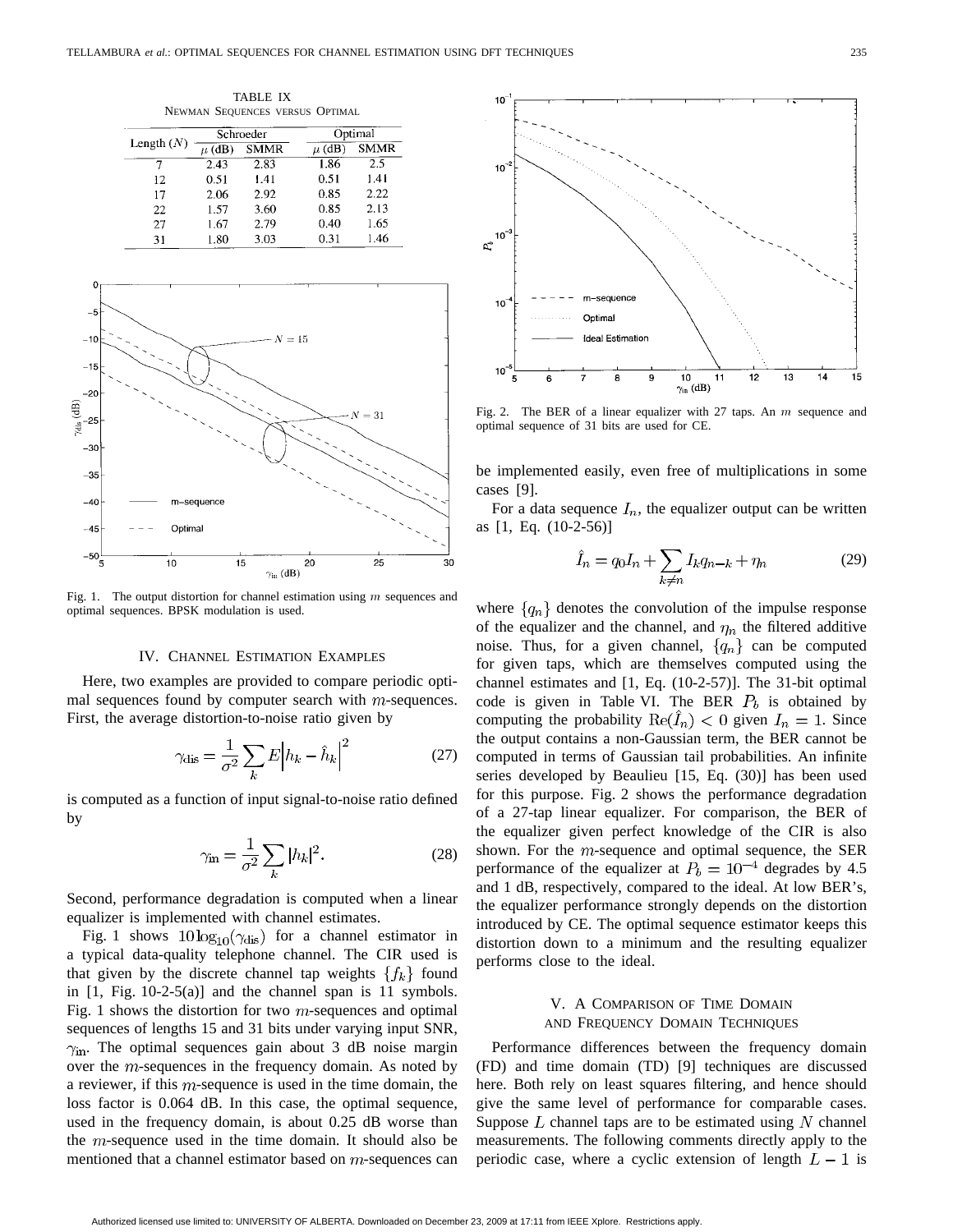utilized. Then the maximum achievable SER for either case is given by

$$
SER = 10 \log_{10} \left(\frac{N}{L}\right) \quad (dB). \tag{30}
$$

With the FD approach, the output SER is less than this maximum by the loss factor

$$
\mu = 10 \log_{10} \left( \sum_{n} \frac{1}{|B_n|^2} \right) \quad (\text{dB}). \tag{31}
$$

Naturally, if  $\mu = 0$  dB, such a sequence would be perfect. Various sequences given in this paper come close this ideal to different degrees. For example, in Table VI, for  $N = 36$ ,  $\mu = 0.19$  dB.

For the TD approach using a length  $N$  CE sequence, the normalized output SER is [9]

$$
SER = 10 \log_{10}(1/\text{tr}(P^{-1})) \quad (dB)
$$
 (32)

where P is an  $L \times L$  autocorrelation matrix. Now if the autocorrelation sequence  $\phi(k)$  of the TS is an impulse function, its SER, given by (32), achieves (30). In fact, it is sufficient to have  $\phi(k) = 0$  for  $k = 1, \dots, L-1$ , for a sequence to be perfect for estimating L channel taps. Note that  $\phi(k)$  is the cyclic autocorrelation.

Therefore, a length  $N$  symbol sequence used for estimating L channel taps is *perfect* for the time domain if

$$
\phi(k) = 0 \quad \text{for } k = 1, 2, \cdots, L - 1. \tag{33}
$$

The sequence is *perfect* for the frequency domain if

$$
|B_n| = \sqrt{N} \quad \text{for } n = 0, 1, \dots, N - 1 \tag{34}
$$

which yields  $\mu = 0$  dB. In either case, the best achievable SER is given by (30). So both approaches should result in maximum SER and as such are equivalent. It appears that TD estimation gets closer to (or achieves) (30) than FD estimation in all cases. Nevertheless, the sequences given in this paper are quite close to (30) as can be seen from the tables. For example, for  $N = 40$ , the periodic code achieves 0.24 dB (Table VI) within the upper bound (30).

One point to note is that for a given  $N$  and  $L$ , optimal codes may be easier to find in the TD than in the FD, because the former involves minimizing  $L-1$  autocorrelation values  $(33)$  whereas the latter involves converging all N spectrum amplitudes to a constant (34). Note that if

$$
\phi(k) = 0 \quad \text{for } k = 1, \cdots, N - 1 \tag{35}
$$

then such a sequence satisfies (34), being perfect for FD estimation of  $L$  channel taps. Thus, (34) implies (33), but not vice versa.

That is, a sequence optimized for the TD is not necessarily optimal for the FD. For instance, consider the  $N = 16$ sequence constructed in [9, Fig. 6] for estimating five taps. For TD estimation, this sequence achieves the ideal performance (30) of an SER of 5 dB (16/5). If the same sequence is used for FD estimation, the output SER is found to be [from (30) and  $(31)$ ] 1.35 dB. Similarly, m-sequences are nearly perfect



Fig. 3. The loss factor of the  $N = 36$  length sequence for FD and TD estimation.

for TD estimation, but incur a 3-dB performance penalty when used for FD estimation. There is no contradiction here, but a sequence that satisfies (33) does not necessarily satisfy (34).

What happens when a sequence optimized for the FD is used in TD estimation? Consider the sequence given in Table VI for  $N = 36$ . For the FD approach, this sequence incurs a 0.19-dB gain loss when estimating L channel taps, where  $1 \leq L \leq 36$ . Note that this loss is fixed, not depending on  $L$ . The cyclic autocorrelation function of this sequence can be computed as

$$
\phi(k) = \begin{cases}\n36, & \text{if } k = 0, \\
-4, & \text{if } k = 10, 27, \\
4, & \text{if } k = 17, 21, \\
0, & \text{for all other } k.\n\end{cases}
$$
\n(36)

Thus, this code is *perfect* for TD estimation of  $L$  taps where  $1 \leq L \leq 10$ , even though it was found using the FD approach. Its implementation is trivial in the time domain and could be a very useful sequence for many applications. For TD estimation, the loss factor [i.e., the difference between (30) and (32)] of this sequence is plotted in Fig. 3. The loss factor for the FD is an upper bound for the loss factor for the TD. Based on this and other numerical experiments, when a given sequence is used for either TD or FD estimation, one has

$$
SER_{FD} \leq SER_{TD} \leq \frac{N}{L}.
$$
 (37)

Unfortunately, we have not been able provide a formal proof for this. Assuming this is true, one can claim that our optimal codes for FD can also be used for TD estimation, with a performance gap less than  $\mu$  dB given in our tables. In other words, in decibels,

$$
SER_{TD} - SER_{FD} \le \mu. \tag{38}
$$

It appears that the FD estimation is inherently inferior to the TD estimation. However, the performance gap is less than  $\mu$  dB. Therefore, the performance of the sequences given in this paper is quite close to the ideal performance (30). Also, the FD approach may be suited to applications where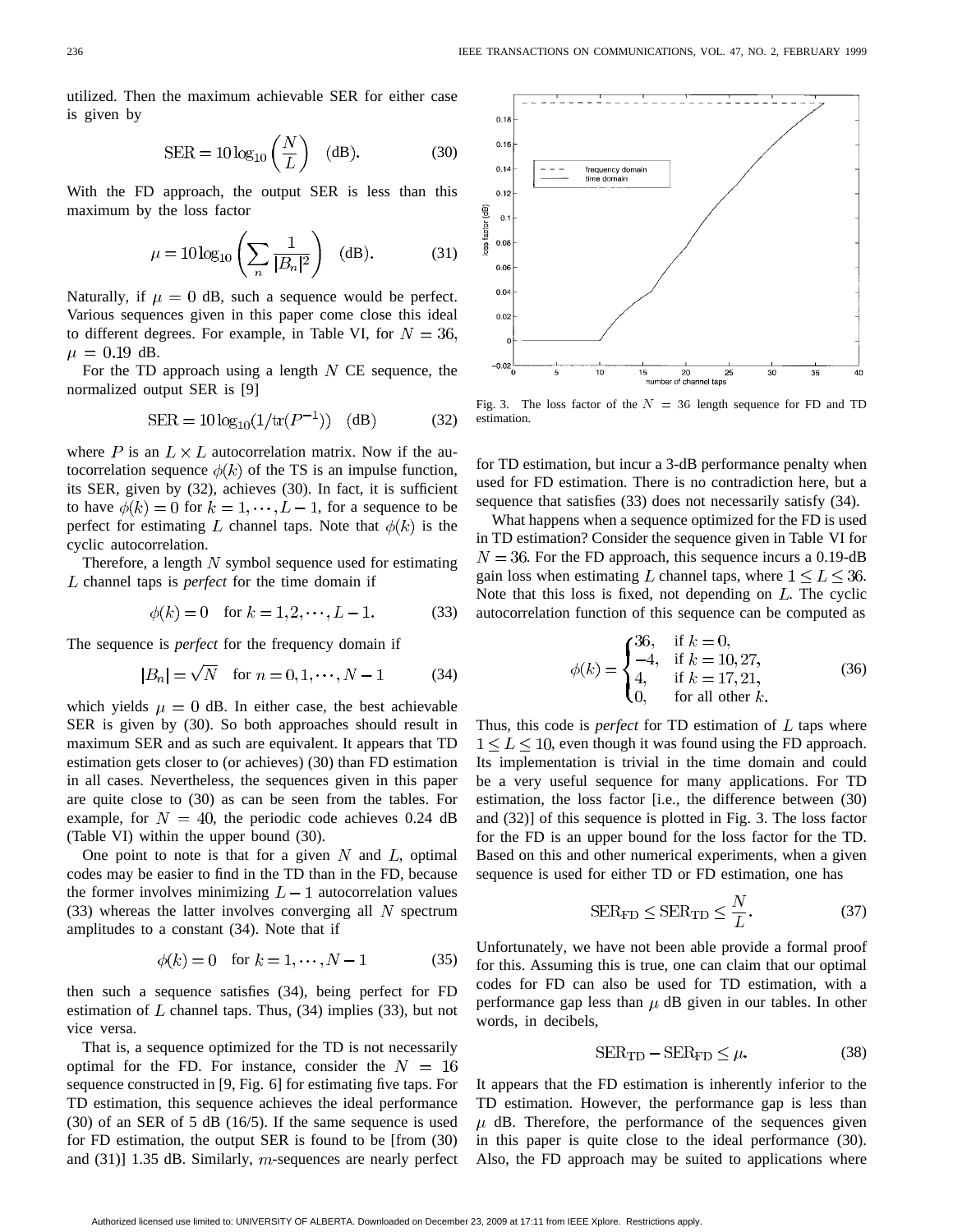FFT processing is used anyway, such as orthogonal frequency division multiplexing systems.

## VI. CONCLUSION

Channel estimation using a known training sequence is required in various communication systems. It has been shown that, for CE with the DFT, optimal sequences must have the smallest GLF. By exploiting invariance properties of the GLF and the bounds on the GLF for constant-weight sequences, optimal sequences up to length 42 have been found. While the sequences are optimal for frequency domain CE, they are marginally worse than optimal codes for time domain CE [9]. Interestingly, for any sequence it appears that the SER for the FD case forms a lower bound on the SER for the TD case.

#### **APPENDIX**

#### GENERATION OF CONSTANT-WEIGHT SEQUENCES

Let  $\mathbf{a} = \{a_0, a_1, \dots, a_{N-1}\}, a_k \in \{0, 1\}.$  Let the Hamming weight of a be W and  $K = N - W$  be the number of zeros. Below it is shown how distinct a can be generated while keeping  $w(\mathbf{a}) = W$  and excluding the  $N - 1$  cyclic shifts of  $a$ . This will yield nearly an  $N$ -fold reduction in computations (the periodic case) compared to simply generating all a with  $w(\mathbf{a}) = W$ .

Let the set of indexes  $0 \le j_1 \le j_2, \dots, j_W \le N-1$  denote the locations of ones, i.e.,  $a_{j_k} = 1$  for  $k = 1, \dots, W$ . Without loss of generality, consider only sequences with  $j_1 = 0$  (this follows from I1 in Section III-A). Define  $n_k = j_{k+1} - j_k - 1$ for  $k = 1, \dots, W - 1$  and  $n_W = N - 1 - j_W - j_1$ . Clearly, for given  $N$  and  $W$ , any  $a$  can be uniquely described by the set  $\{n_k\}$ .

*Example:* A sequence {1, 0, 0, 1, 1, 1, 0, 1, 0, 0} is described by  $n_1 = 2$ ,  $n_2 = 0$ ,  $n_3 = 0$ ,  $n_4 = 1$ , and  $n_5 = 2$ .

Thus, all constant-weight sequences of weight  $W$  can be generated by all combinations of  $0 \le n_k \le K$  for  $1 \le k \le W$ satisfying

$$
\sum_{k=1}^{W} n_k = K.
$$
\n(A.1)

However, to avoid the generation of cyclically shifted versions of each sequence, the solutions of (A.1) are accepted only if they satisfy

$$
n_1 \ge \{ n_k \mid k = 2, 3, \cdots, W \}
$$
 (A.2)

and

$$
n_2 \ge n_W. \tag{A.3}
$$

Using the invariance operations (cyclic shift and time reversal, Section III-A), the search space can be partitioned into equivalence classes and just one sequence from a class needs to be considered. Consider any sequence described by  $n'_1, n'_2, \dots, n'_W$  satisfying (A.1). Now if  $n'_1 \geq \{n'_k \mid k =$  $(2, 3, \dots, W)$ , then it will be accepted for computation of the GLF. Otherwise, there exists a k1 such that  $n'_{k_1} \geq \{n'_k \mid k =$  $1, 2, 3, \dots, W$ , for some  $1 < k$ 1  $\leq$  W. Thus, a circular shift of this sequence will satisfy (A.2).

*Example:* A sequence {1, 0, 1, 1, 0, 0, 0, 1, 0, 1, 0, 0} will not satisfy (A.2), but its shifted version {1, 0, 0, 0, 1, 0, 1, 0, 0, 1, 0, 1} will.

Similarly, (A.3) will eliminate some of the time-reversal (I3) equivalent sequences.

In the software, the sequences are generated using nested loops governed by  $n_1, n_2, \dots, n_W$ , with  $n_1$  controlling the outer-most loop. The  $nth$  DFT bin can be expressed as

$$
B_n = f_1(n_1) + f_2(n_1, n_2) + \cdots + f_W(n_1, n_2, \cdots, n_W).
$$

At the beginning of the loop controlled by  $n_{i+1}$   $(1 \leq i \leq n)$  $W - 1$ , the partial sum

$$
\sum_{k=1}^i f_k(n_1,\cdots,n_k)
$$

can be computed and reused for all possible combinations of  $n_{i+1}, \dots, n_W$ . This allows for a time-efficient incremental DFT computation.

#### ACKNOWLEDGMENT

The authors wish to thank the reviewers for their detailed comments and the Editor, Dr. U. Mitra for her corrections/comments, which led to several improvements of the manuscript.

#### **REFERENCES**

- [1] J. G. Proakis, *Digital Communications*, 3rd ed. New York: McGraw Hill, 1995.
- [2] P. Butler and A. Cantoni, "Noniterative automatic equalization," *IEEE Trans. Commun.*, vol. COM-23, pp. 621–633, June 1975.
- [3] M. R. Schroeder, *Number Theory in Science and Communication*, 2nd ed. Berlin: Springer, 1984.
- [4] L. Bömer and M. Antweiler, "Perfect N-phase sequences and arrays," *IEEE J. Select. Areas Commun.*, vol. 10, pp. 782–789, May 1992.
- [5] T. Felhauer, "Digital signal processing for optimum wideband channel estimation in the presence of noise," *Proc. Inst. Elect. Eng.*, vol. 140, no. 3, pt. F, 1993.
- [6] A. P. Clark, Z. C. Zhu, and J. K. Joshi, "Fast start-up channel estimation," *Proc. Inst. Elect. Eng.*, vol. 131, pp. 375–381, pt. F, July 1984.
- [7] B. Steiner and P. Jung, "Optimum and suboptimum channel estimation for the uplink of CDMA mobile radio systems with joint detection," *Euro. Trans. Telecommun.*, vol. 5, pp. 39–50, Jan.–Feb. 1994.
- [8] A. Milewski, "Periodic sequences with optimal properties for channel estimation and fast start-up equalization," *IBM J. Res. Develop.*, vol. 27, pp. 426–431, 1983.
- [9] S. N. Crozier, D. D. Falconer, and S. A. Mahmoud, "Least sum of squared errors (LSSE) channel estimation," *Proc. Inst. Elect. Eng.*, vol. 138, pp. 371–378, pt. F, Aug. 1991.
- [10] J. M. Cioffi and J. A. C. Bingham, "A data-driven multitone echo canceller," *IEEE Trans. Commun.*, vol. 42, pp. 2853–2869, Oct. 1994.
- [11] S. K. Barton, I. R. Johnson, S. J. Shepherd, and P. W. J. Van Eetveld, "Simulation and analysis of the distortion generated by the bulk-FFT demultiplexer," *Signal Processing*, vol. 54, no. 3, pp. 285–294, 1996.
- [12] M. R. Schroeder, "Synthesis of low-peak-factor signals and binary sequences with low autocorrelation," *IEEE Trans. Inform. Theory*, vol. IT-13, pp. 85–89, 1970.
- [13] D. J. Newman, "An L1 extremal problem for polynomials," in *Proc. Amer. Math. Soc.*, Dec. 1965, vol. 16, pp. 1287–1290.
- [14] D. R. Gimlin and C. R. Patisaul, "On minimizing the peak-to-average power ratio for the sum of N sinusoids," *IEEE Trans. Commun.*, vol. 41, pp. 631–635, Apr. 1993.
- [15] N. C. Beaulieu, "The evaluation of error probabilities for intersymbol and cochannel interference," *IEEE Trans. Commun.*, vol. 39, pp. 1740–1749, Dec. 1991.